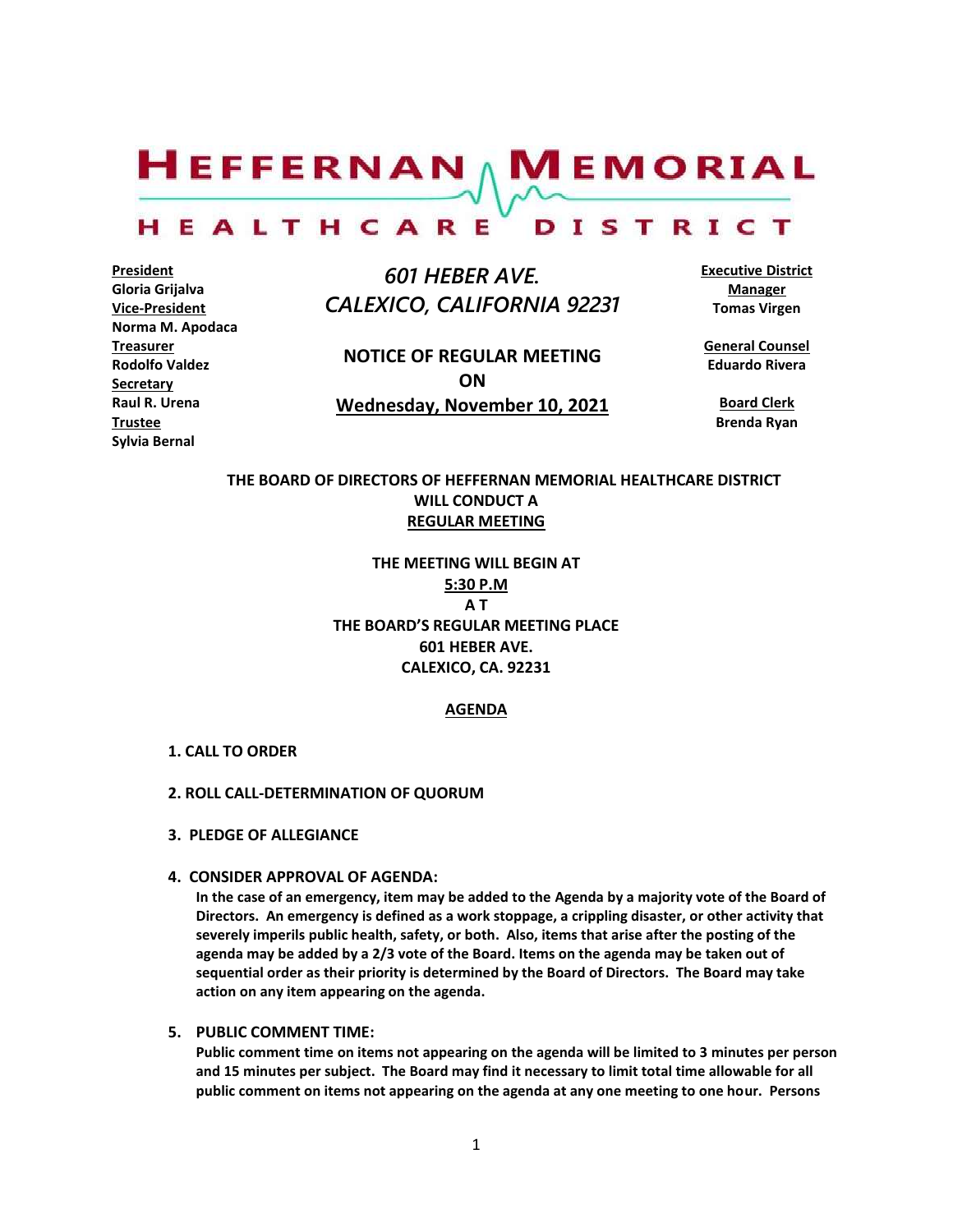**desiring longer public comment time and/or action on specific items shall contact the Secretary and request that the item be placed on the agenda for the next regular meeting.**

## **6. CONSENT CALENDAR:**

**Any member of the Board, staff or public may request that items for the Consent Calendar be removed for discussion. Items so removed shall be acted upon separately immediately following approval of items remaining on the Consent Calendar.**

- **a. Approve minutes for meetings of October 13, 2021.**
- **b. Approve Treasurer Report.**

## **7. REPORTS ON MEETING AND EVENTS ATTENDED BY DIRECTORS, AND AUTHORIZATION FOR DIRECTOR ATTENDANCE AT UPCOMING MEETINGS AND EVENTS/DIRECTORS COMMENTS:**

- **a. Brief reports by Directors on meetings and event attended. Schedule of upcoming Board meetings and events.**
- **8. REPORTS BY ALL HMHD COMMITTEES**
- **9. COMMENTS BY PROMOTION AND PUBLIC RELATIONS TONY PIMENTEL**
- **10. COMMENTS BY EXECUTIVE DISTRICT MANAGER TOMAS VIRGEN**
- **11. COMMENTS BY GENERAL COUNSEL EDUARDO RIVERA**

## **12. DISCUSSION AND/OR ACTION ITEMS:**

- **a. Discussion and/or Action: Authorization for publication and solicitation of Request for Proposals for the Heffernan Memorial Healthcare District's urgent care clinic Lease Option and Proposed Agreement (30 day notice to submit completed RFP).**
- **b. Discussion: Update on Heffernan Memorial Healthcare District's 70th anniversary.**
- **c. Discussion and/or Action: Update on 400 Mary Avenue.**
- **d. Discussion and/or Action: Update on Heffernan Memorial/City of Calexico Wellness parks.**

## **13. ITEMS FOR FUTURE AGENDAS:**

**This item is placed on the agenda to enable the Board to identify and schedule future items for discussion at upcoming Board meetings and/or identify press release opportunities.**

## **14. ADJOURNMENT:**

- **a. Regular Board meetings are held on the second Wednesday of each month.**
- **b. The next regular meeting of the Board will be held at 5:30 P.M., December 8, 2021.**
- **c. The agenda package and material related to an agenda item submitted after the packet's distribution to the Board are available for public review in the lobby of the District office during normal business hours**

## **POSTING STATEMENT**

**A copy of the agenda was posted November 5, 2021 at 601 Heber Avenue, Calexico, California 92231 at 9:35 p.m. Pursuant to CA Government code 54957.5, disclosable public records and writings related to an agenda**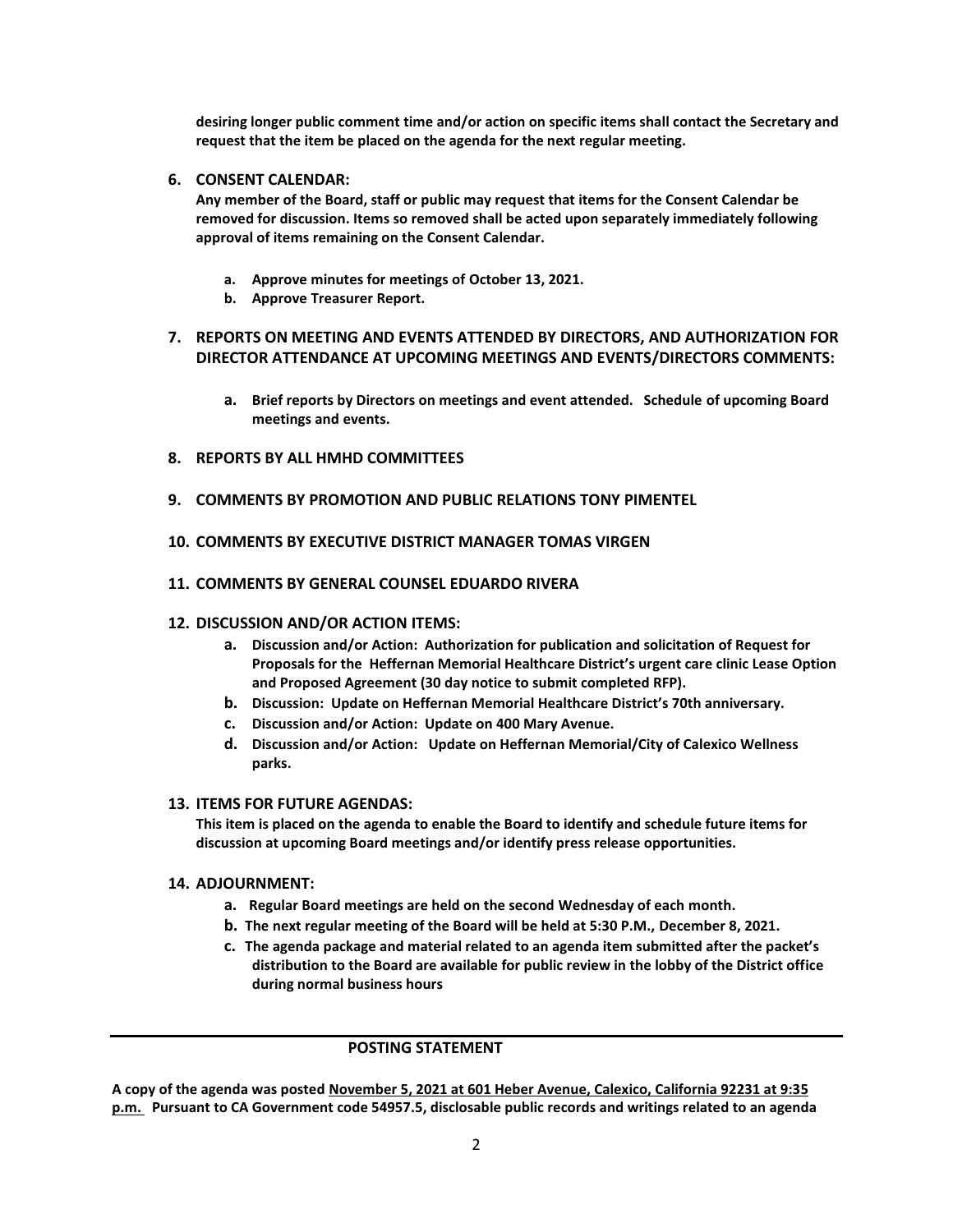**item distributed to all or a majority of the Board, including such records and written distributed less than 72 hours prior to this meeting are available for public inspection at the District Administrative Office, 601 Heber Avenue, Calexico, CA.**

**NOTICE In compliance with the Americans with Disabilities Act, any individuals requesting special accommodations to attend and/or participate in District Board meetings may contact the District at (760)357- 6522. Notifications 48 hours prior to the meeting will enable the District to make reasonable accommodations.**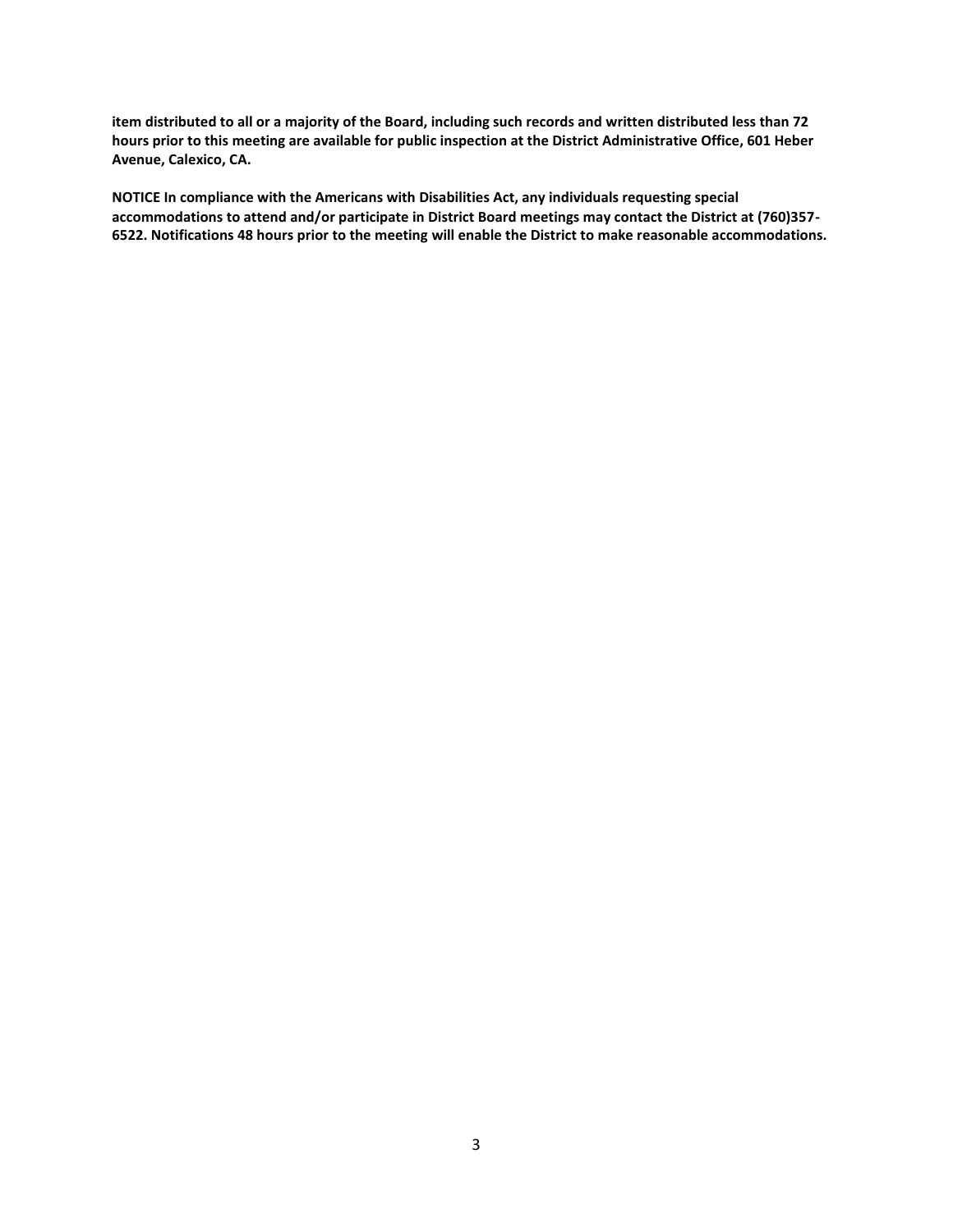## 6:18 PM Heffernan Memorial Healthcare District 11/05/21 Profit & Loss<br>Accrual Basis degree of the July 1 through November July 1 through November 5, 2021

|                                  | Jul 1 - Nov 5, 21 |
|----------------------------------|-------------------|
| <b>Ordinary Income/Expense</b>   |                   |
| <b>Income</b>                    |                   |
| 4100 · Interest income           | 268.48            |
| <b>Total Income</b>              | 268.48            |
| Gross Profit                     | 268.48            |
| <b>Expense</b>                   |                   |
| 6010 · Trustee remuneration      | 12,000.00         |
| $6200 \cdot$ Rent                | 477.00            |
| 6310 · Landscaping               | 970.00            |
| 6600 · Legal and professional    | 25,534.00         |
| 6615 · Accounting - Other        | 7,500.00          |
| 6650 · Administration services   | 46,272.00         |
| 7000 · Marketing                 | 14,000.00         |
| 7200 · Office supplies           | 973.80            |
| 7201 · Leasing Offices Equipment | 744.20            |
| 7210 · Janitorial supplies       | 64.22             |
| 7214 · Janitorial Services       | 2,840.00          |
| 7215 · Postage                   | 121.75            |
| 7250 Utilities                   |                   |
| <b>Electricity</b>               | 747.58            |
| <b>Water</b>                     | 1,636.68          |
| Total 7250 · Utilities           | 2,384.26          |
| 7270 · Telephone                 | 2,438.48          |
| 7285 · Grants - By HMHD          | 97,862.00         |
| 7420 · Meals                     | 2,887.39          |
| 7550 · Promotion                 | 2,610.00          |
| 7555 · Covid-19                  | 6,682.75          |
| 7610 · Dues and subscriptions    | 5,349.33          |
| 7900 · Miscellaneous             | 101.50            |
| 8020 · Licenses and permits      | 45,714.78         |
| 8030 · Property tax              | 4,017.12          |
| 8200 · Bank charges              | 54.62             |
| <b>Total Expense</b>             | 281,599.20        |
| <b>Net Ordinary Income</b>       | (281, 330.72)     |
| <b>Net Income</b>                | (281, 330.72)     |